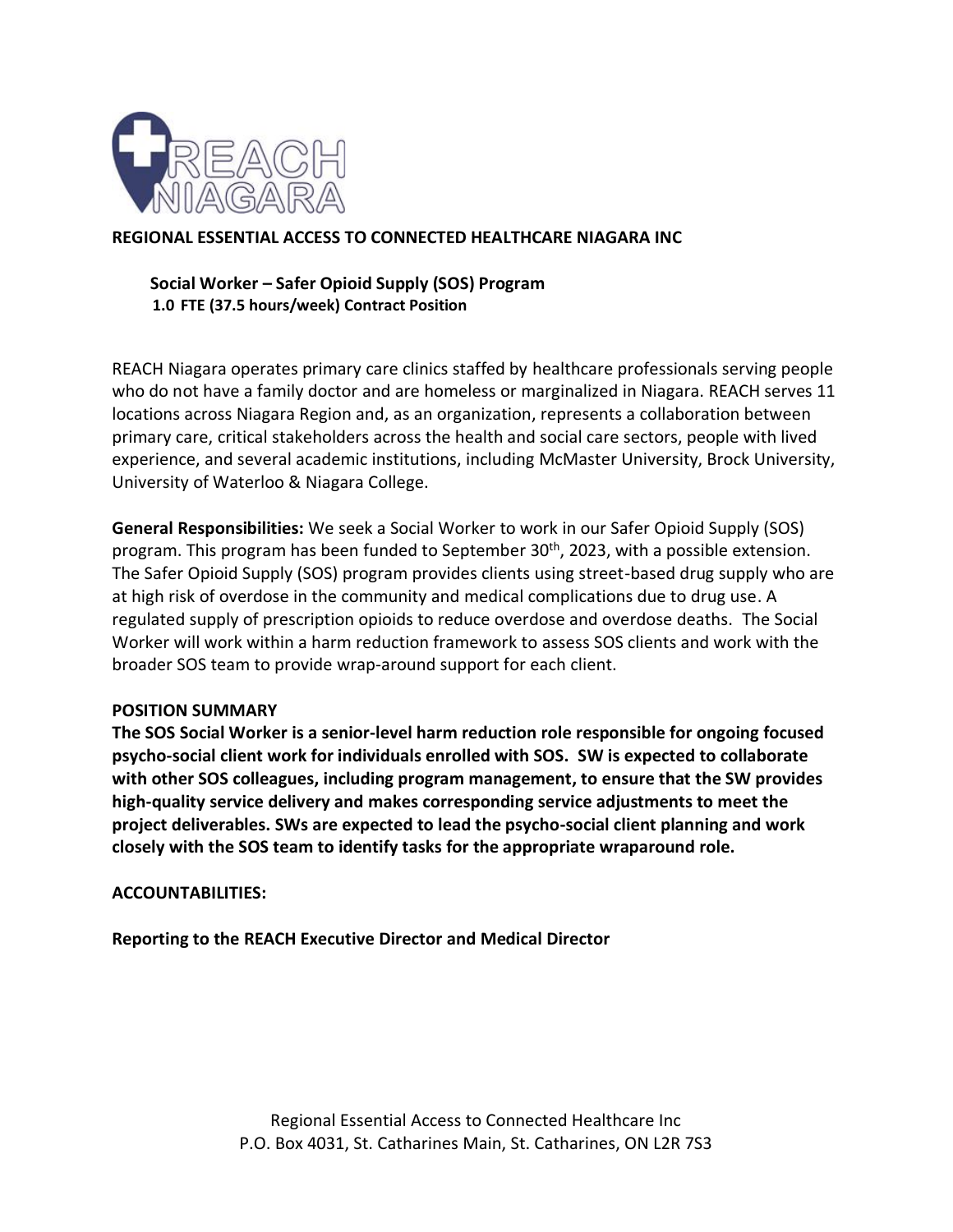### **RESPONSIBILITIES:**

**Program and Service Delivery:**

- **1. Provides client-centred case management and coordination of services to overcome barriers to services and to promote an equitable treatment for people who use drugs**
- **2. Provides information and referral regarding community resources**
- **3. Identify which system areas SOS clients require support (CAS, PGT, OW/ODSP, criminal justice system, taxes, immigration, legal, housing, transportation, food security) and develop an action plan to address the social determinants of health that are impacting client health and wellbeing.**
- **4. Support the SOS team in developing client engagement initiatives**
- **5. Leads case conferencing for SOS clients and follows up with other team members of the community and health system and outside agencies and institutions.**
- **6. Completes necessary follow-ups**
- **7. Leads the completion of referrals both internally and externally for required services or resources**
- **8. Develop in-house service capacities for SOS clients (tax clinics, ID clinics etc)**
- **9. Develops and maintains critical community partnerships and maintains accountabilities with community stakeholders**
- **10. Work with SOS clients to develop individualized plans, including strategies to work towards greater independence and collaborate with health providers to support the project's goals.**
- **11. Provides case advocacy to ensure that the client receives the community supports and health and social services to which s/he is entitled.**
- **12. Develop collateral contacts with other agencies and institutions in which the client is involved to facilitate comprehensive case planning.**
- **13. Support increased bio-psycho-social engagement strategies for SOS clients**
- **14. Complete administrative tasks promptly**
- **15. Demonstrate ongoing proficiency in using REACH's EMR**
- **16. Provide drop-in case management for clients requiring assistance.**
- **17. Exercise excellent judgement and creative problem solving to reduce SOS client barriers to care**
- **18. Participate in evaluation activities as set out by the SOS program mandates**

**Qualifications:**

- **1. Undergraduate or graduate degree in the relevant discipline from a recognized university.**
- **2. A member in good standing with the Ontario College of Social Workers and Social Service Workers**

Regional Essential Access to Connected Healthcare Inc P.O. Box 4031, St. Catharines Main, St. Catharines, ON L2R 7S3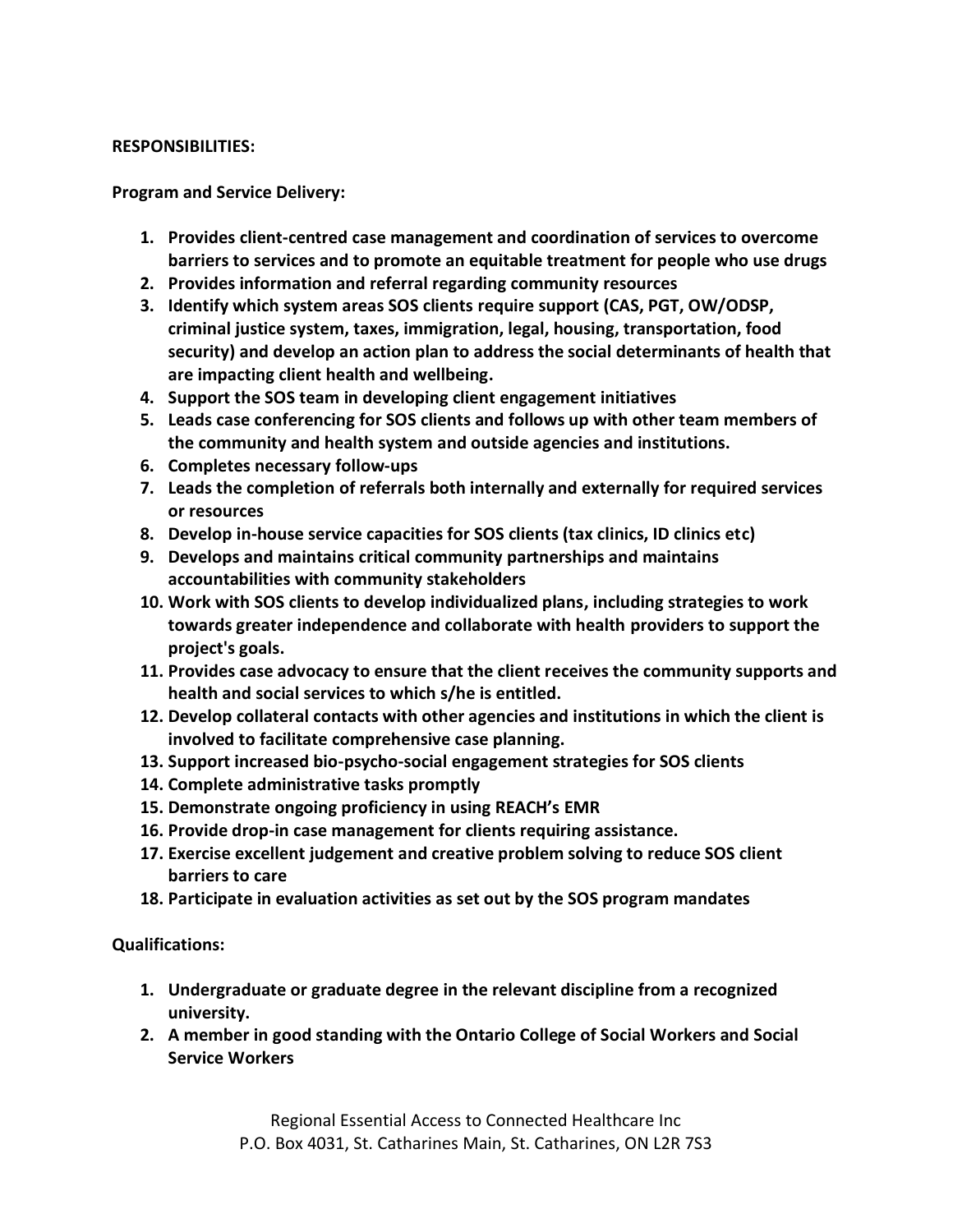- **3. Ideally, 3-5 years of Social Worker experience working with individuals and groups who have concurrent mental health and substance use issues, including people who inject illicit drugs and who have faced or are at risk of homelessness and criminal justice involvement.**
- **4. Ideally, 3-5 years working with people who use drugs, racialized populations, Indigenous peoples, people who engage in sex work, prisoners/ex-prisoners, people with mental health challenges, and people who have experienced trauma.**
- **5. Proficiency in completing assessments, organizing and leading case conferences and supporting intake and discharge processes for SOS clients**
- **6. Experience with mentorship and supervision of peer teams and delivering training**
- **7. Extensive knowledge of referral pathways for internal and external resources**
- **8. Extensive advocacy, crisis intervention and prevention, conflict resolution, and negotiation skills**
- **9. Extensive knowledge of various systems attached to SOS clients (CAS, PGT, OW/ODSP, criminal justice system, taxes, immigration, legal, housing, transportation, food security) and capacity to navigate those systems with ease and professionalism.**
- **10. Proficiency in current assessment, psychosocial and brief counselling techniques that are trauma-informed and strength-resiliency-based.**
- **11. You have demonstrated the ability to work with multi-disciplinary teams.**
- **12. Excellent written and oral communication skills.**
- **13. Proficiency in the use of computers and various software applications.**

**Also responsible for working in a manner that:** 

- **1. Preserves confidentiality and seeks to minimize risk**
- **2. Operates with professionalism, integrity and sound judgement**
- **3. Incorporates counselling and support, harm reduction and health promotion strategies and recognizes the determinants of health**
- **4. Collaborates with one's service team and other teams across the organization and organizational partners to identify and provide support and education to target groups**
- **5. Respects and values equity, inclusiveness and diversity of communities and individuals**
- **6. Contributes to REACH's activities to collect, analyze and report on data, and participates in research and knowledge/exchange/transfer activities as applicable**
- **7. Supports student and volunteer placement within REACH as required**
- **8. Maintains competence and, where applicable, a professional license to practice with insurance**
- **9. Follows REACH's policies and procedures**
- **10. Employ principles and objectives of harm reduction, social justice, and community development.**
- **11. Communicates clearly, listens accurately, is open to feedback, handles conflict appropriately, and displays sensitivity to others.**